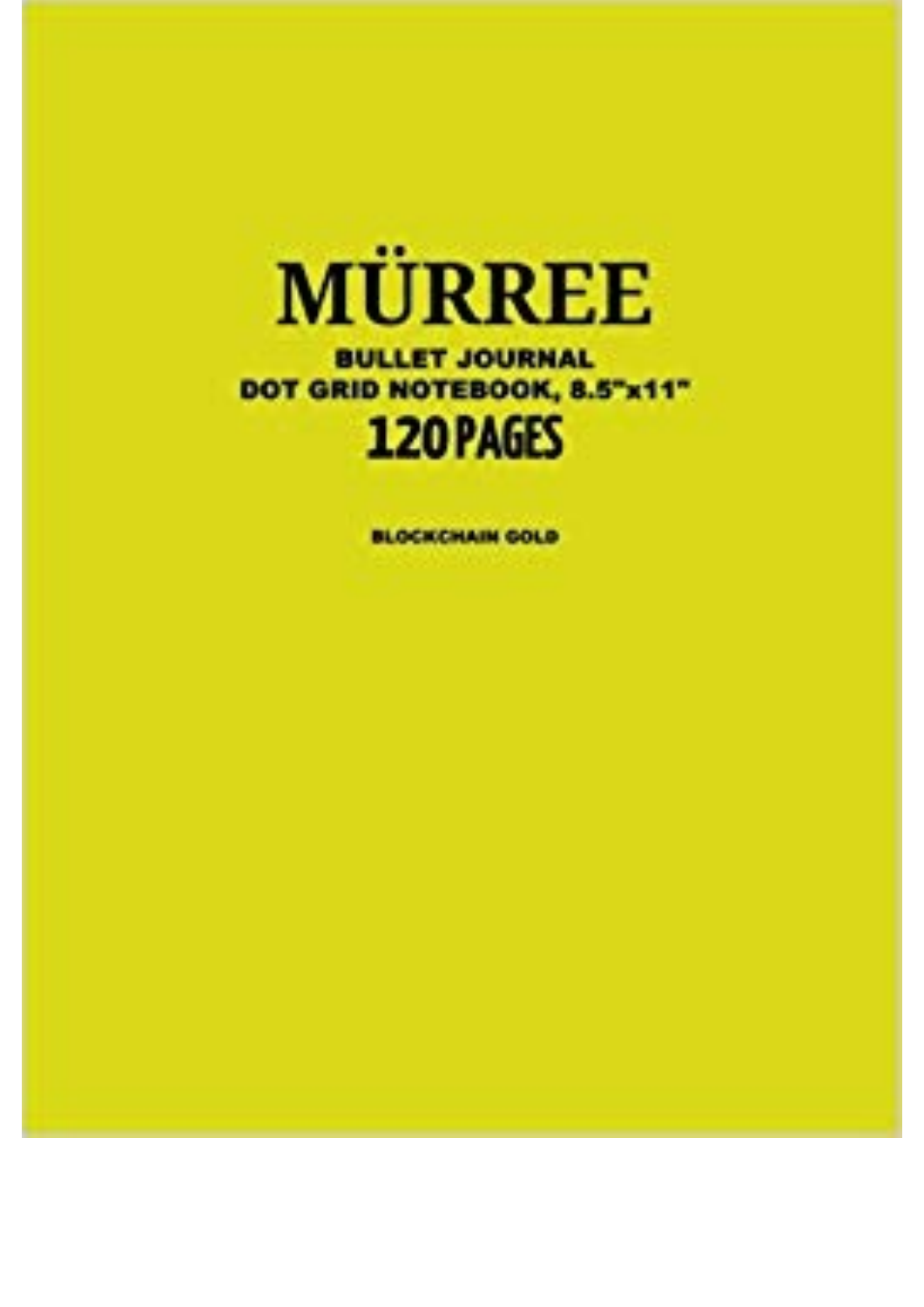*Grumpy Robot Journals and*

**Murree Bullet Journal, Blockchain Gold, Dot Grid Notebook, 8.5" x 11", 120 Pages: Notebook, Journal, Design Book, Sketch Book, Idea Book, Diary, Travel, Simplicity, Happiness**

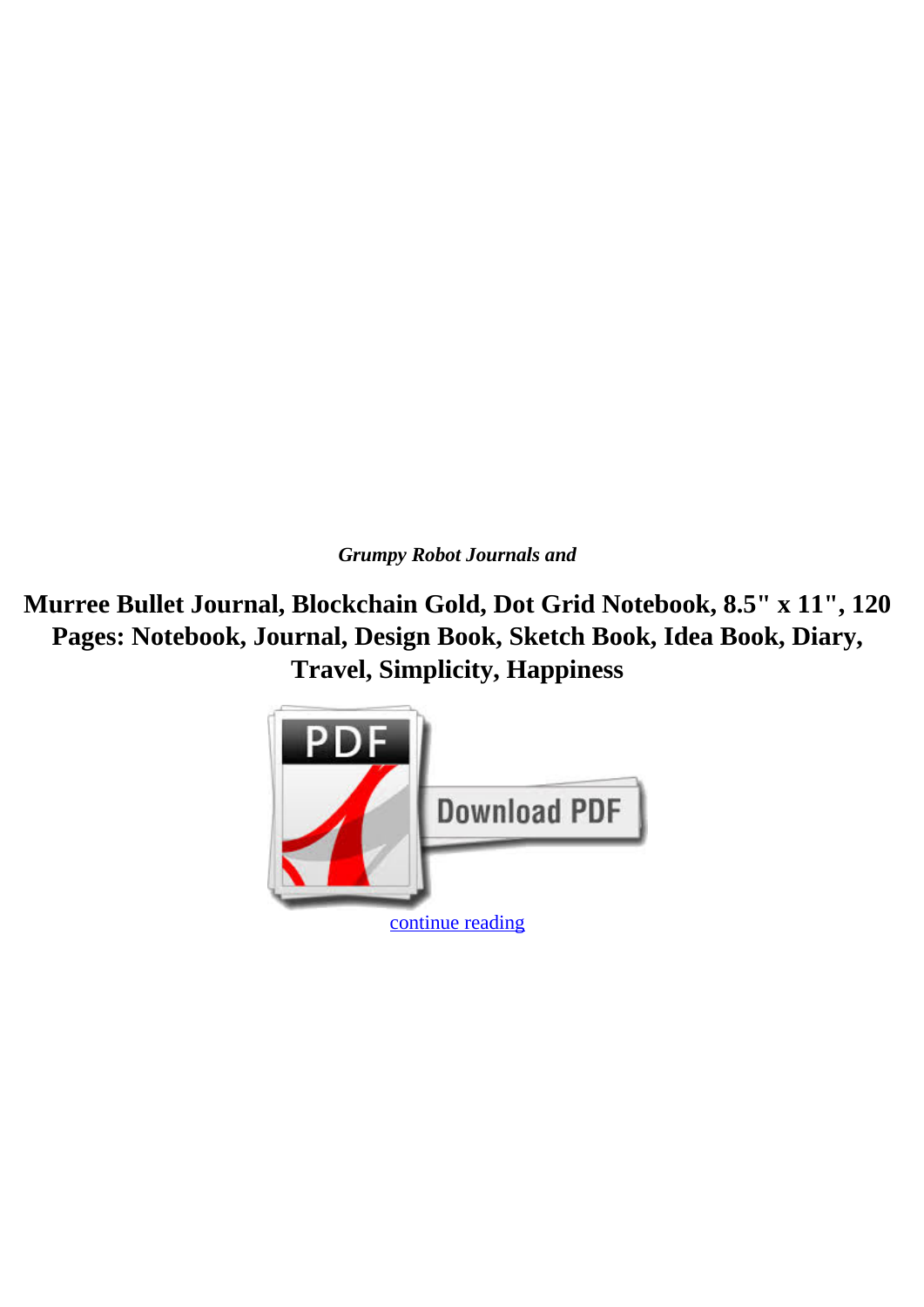Bullet Journals with their evenly spaced dot grids are ideal for horizontal, vertical, diagonal and free-hand creativity. Pages are delightfully simple and white with dots light more than enough fade into the history once each page is loaded in.Journal includes DIY cover web page, Bullet Journal Suggestions, DIY Bullet List, DIY Contents (desk of contents) with specific entries for each and every page, and 120 gloriously numbered dot web pages for easy-peasy organization. This 132-page laptop with 120 pages of dots is ideal for organizing daily activities, creating shopping lists, strategic planning, note-taking, sketching or other things that could be imagined. The 8. The Murree collection comes in 100s of rare color addresses.5" x 11" sizes are ideal for easy portability and maximum functionality.



[continue reading](http://bit.ly/2Tge8Fv)